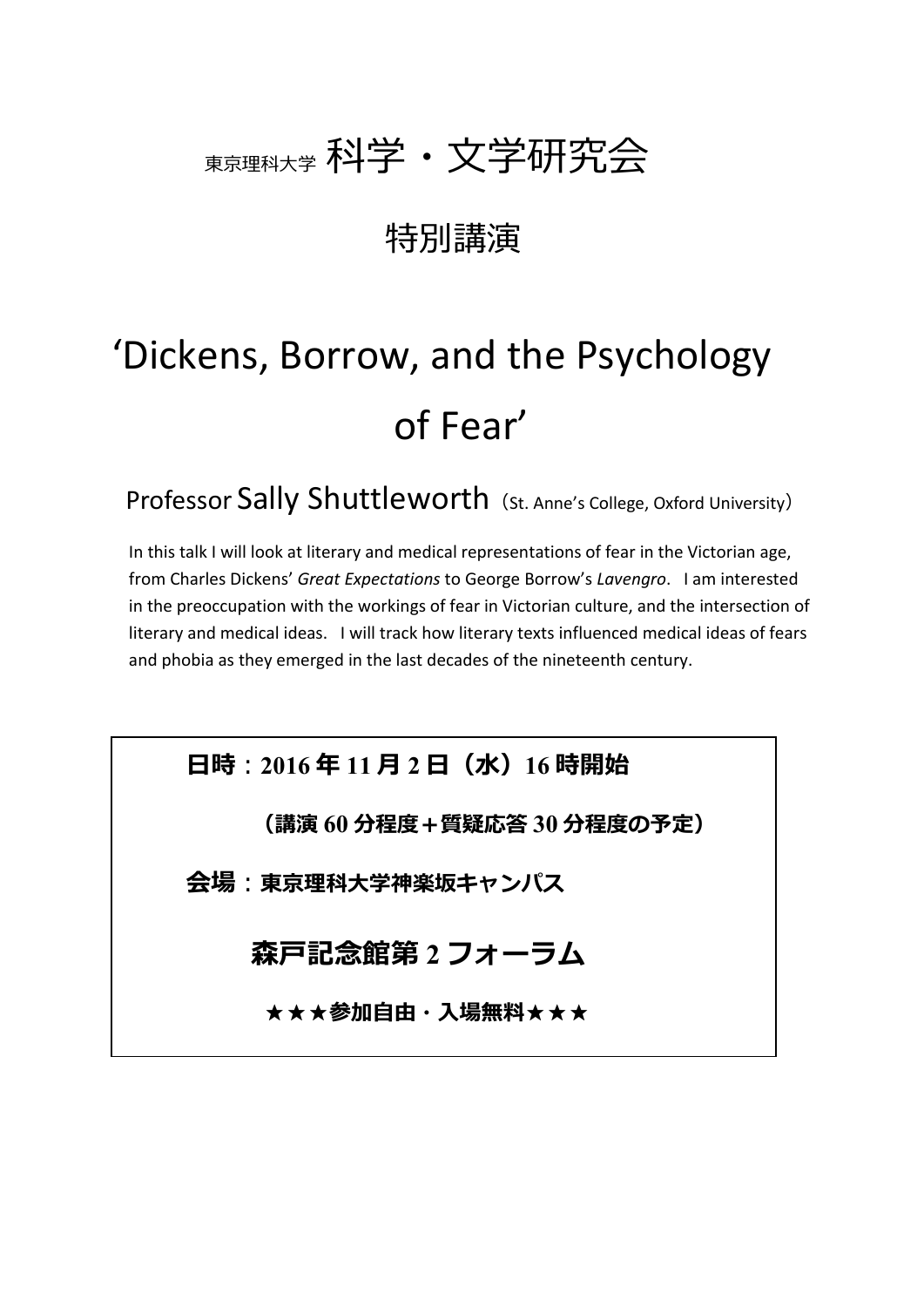### **Academic Profile: Professor Sally Shuttleworth**

I was educated at the Universities of York (BA) and Cambridge (PhD) before moving to the United States, to a Frank Knox Fellowship at Harvard University followed by a post as Assistant Professor in the English Department at Princeton University. I subsequently returned to England, teaching at the University of



Leeds (intercut by a fellowship at the Society for Humanities, Cornell University) before taking up a Chair at the University of Sheffield in 1994. At Sheffield I served as Head of the School of English, as well as Dean of Arts, and was also Director and founder of the Centre for Nineteenth-Century Studies. In 2006 I moved to Oxford to take up the post of the Head of the Humanities Division, with responsibility for the 11 faculties and units which make up the Division of Humanities within the University. I stepped down from this role in 2011 to return to research and am currently running two large research projects.

#### **会場までのアクセス**

アクセス

[神楽坂校舎]

〒162-8601 東京都新宿区神楽坂1-3 TEL.03-3260-4271 (代)

■JR総武線、東京メトロ有楽町線・東西線・南北線、都営大江戸線「飯田橋」駅下車、徒歩3分

| 東京駅 | JR中央線<br>約5分   |     | 御茶ノ水駅             |              | JR総武線<br>約5分 |      |
|-----|----------------|-----|-------------------|--------------|--------------|------|
| 新宿駅 | JR中央線<br>約6分   |     | 四ツ谷駅              | JR総武線<br>約6分 |              | 飯田橋駅 |
| 大宮駅 | JR埼京線<br>約25分  | 池袋駅 | 東京メトロ有楽町線<br>約10分 |              |              | 飯田橋駅 |
| 横浜駅 | JR東海道線<br>約32分 | 東京駅 | JR中央線<br>約5分      | 御茶ノ水駅        | JR総武線<br>約5分 | 飯田橋駅 |

\*JR 飯田橋駅西口から森戸記念館までは徒歩で約 7 分程度の距離です。

神楽坂キャンパス:<https://www.tus.ac.jp/info/access/kagcamp.html>

東京理科大学 森戸記念館:<https://www.tus.ac.jp/facility/morito/>